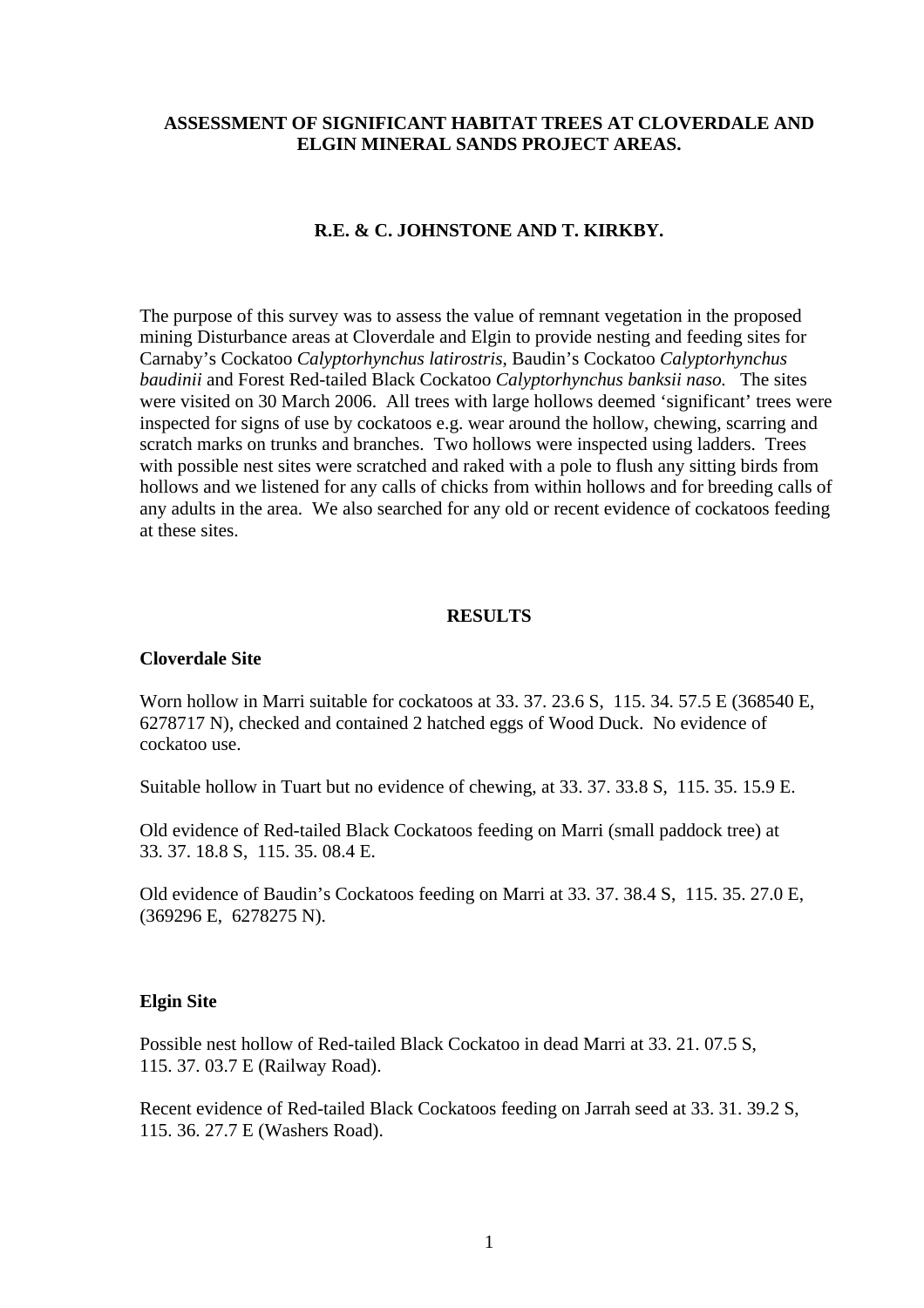Recent evidence of Red-tailed Black Cockatoos feeding on Marri seeds at 33. 31. 22.2 S, 115. 26. 33.2 E (Washer Road).

Suitable nest hollow for cockatoos in main trunk of Marri at 33. 31. 19.4 S, 115. 35. 51.9 E, (369771 E, 6289966 N) Washers Road.

Evidence of Red-tailed Black Cockatoos feeding on Marri seeds at 33. 31. 24.4 S, 115. 35. 45.0 E, (369627 E, 6289799 N).

Recent evidence of Red-tailed Black Cockatoos feeding on Jarrah seeds at 33. 31. 31.6 S, 115. 36. 27.9 E; also a large ? chewed hollow in Marri.

Evidence of Red-tailed Black Cockatoos feeding on Marri seeds (grove of trees) at 33. 31. 23.8 S, 115. 36. 33.8 E.

Two nest hollows of Red-tailed Black Cockatoos both in dead Marri trees on Testers farm at 33. 31. 17.2 S, 115. 36. 43.3 E. Rowena Tester (pers.com.) flock of 10 resident in this area and two pairs bred here last year.

Evidence of white-tailed black cockatoos feeding on *Banksia attenuata* at 33. 31. 22.8 S, 115. 35. 48.5 E, (369693 E, 6289851 N).

Evidence of white-tailed black cockatoos feeding on *Banksia attenuata* at 33. 31. 23.6 S, 115. 35. 47.0 E, (369655 E, 6289825 N).

Evidence of white-tailed black cockatoos feeding on *Banksia ilicifolia* at 33. 31. 28.6 S, 115. 35. 36.1 E.

Evidence of white-tailed black cockatoos feeding on *Banksia attenuata* at 33. 31. 34.9 S, 115. 35. 24.7 E, (369083 E, 6289467 N).

Evidence of white-tailed black cockatoos feeding on *Banksia attenuata* at 33. 31. 19.4 S, 115. 36. 11.4 E.

Rowena Tester (pers.com.) has observed white-tailed black cockatoos feeding on pine cones in a tree that was recently cut down near the house. These were most probably Carnaby's Cockatoos (REJ).